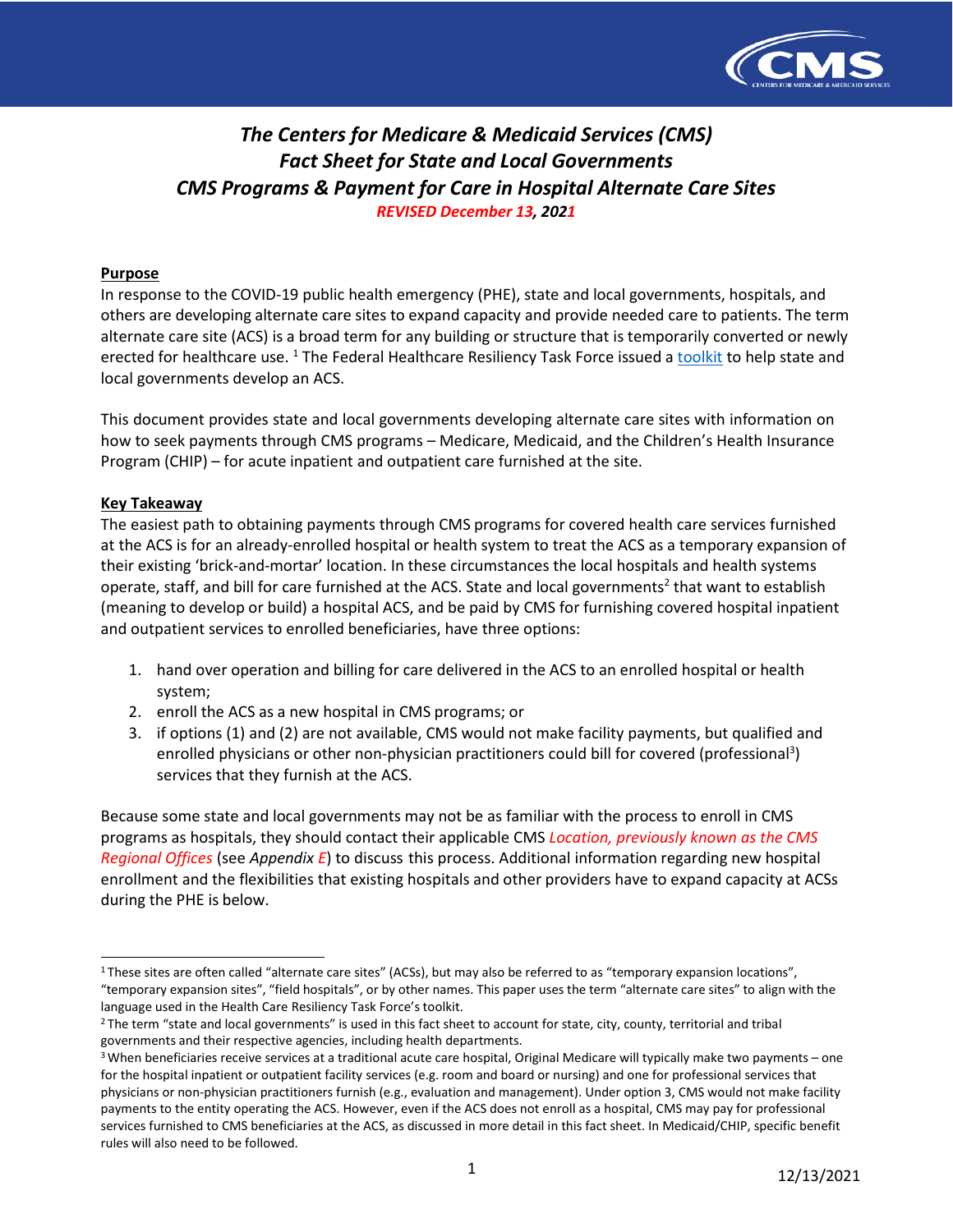

### **About CMS Programs**

Medicare is a federal health insurance program for people over 65, as well as certain young people with disabilities and those with End Stage Renal Disease (ESRD). Typically, beneficiaries have a choice between Original Medicare and Medicare Advantage. Medicare Advantage plans are a type of Medicare health plan offered by a private company that contracts with CMS to provide Medicare benefits. Beneficiaries in Medicare Advantage plans have their services paid for by the private plan and not Original Medicare. When "Medicare" is discussed in this paper, it is referring to Original Medicare, and not Medicare Advantage, unless otherwise noted.

Medicaid and CHIP provide health coverage to eligible low-income adults, children, pregnant women, elderly adults and people with disabilities. Medicaid and CHIP are funded jointly by states and the federal government, and the programs are administered by states, according to federal requirements. Medicaid and CHIP generally provide comprehensive benefits to people who are determined eligible by states; some benefits are required and some are optional.

### **Approaches to Hospital ACS Operations & CMS Programs**

Organizations have flexibility to develop ACSs in locations that best fit the needs of their community. Further, ACSs can provide a spectrum of health care services, from intensive care to primary care, depending on the capability of the site. Many organizations are using ACSs to create additional inpatient hospital capacity and are designing site operations to support care of COVID-19- patients and non-COVID-19 patients. There are three questions  $CMS<sup>4</sup>$  uses to determine whether it will pay for covered hospital facility inpatient or outpatient services furnished to enrolled beneficiaries at an ACS.

- 1. Is the ACS operator already enrolled in CMS programs as an acute care hospital or other provider type<sup>5</sup> that is able to furnish inpatient or outpatient care during the PHE?
- 2. Is the ACS operator contributing resources and responsible for the care being furnished to CMS beneficiaries at the ACS?
- 3. Is the ACS operator following the billing requirements of the applicable Medicare, Medicaid, or CHIP hospital payment system?

Many acute care hospitals have established ACSs by converting existing non-clinical space for clinical use (e.g., cafeteria repurposed for care), as well as locations outside of the traditional hospital such as tents, retrofitted gymnasiums, convention centers, or other non-clinical locations. In these circumstances, the hospitals are already enrolled in CMS programs and are able to treat these locations as a temporary extension of their existing hospital footprint during the PHE under flexibility granted through so-called ["1135 waivers"](https://www.cms.gov/files/document/summary-covid-19-emergency-declaration-waivers.pdf) (additional information about these waivers is in *Appendix A*). CMS pays for inpatient and outpatient care furnished in these ACSs as if the care had been delivered in the hospital's traditional "brickand-mortar" locations. Hospitals must follow all applicable CMS coding and billing rules during the PHE.<sup>6</sup>

State and local governments have also established ACSs, often with (non-CMS) federal support. For example, state and local governments may seek reimbursement to develop ACSs from the Federal

<span id="page-1-0"></span><sup>4</sup> Generally speaking, state Medicaid/CHIP programs would also use these questions to guide whether they would pay for covered inpatient or outpatient care at the ACS. However, state Medicaid/CHIP programs may have alternate approaches – ACSs should contact their state Medicaid agency for more information.

<span id="page-1-1"></span><sup>5</sup> Other facilities include Long-Term Care Hospitals, Critical Access Hospitals, Inpatient Rehabilitation Facilities, and others.

Additional information about the flexibilities these facilities have to furnish acute care during the PHE is in *Appendix C*.

<span id="page-1-2"></span><sup>6</sup> <https://www.cms.gov/files/document/03092020-covid-19-faqs-508.pdf>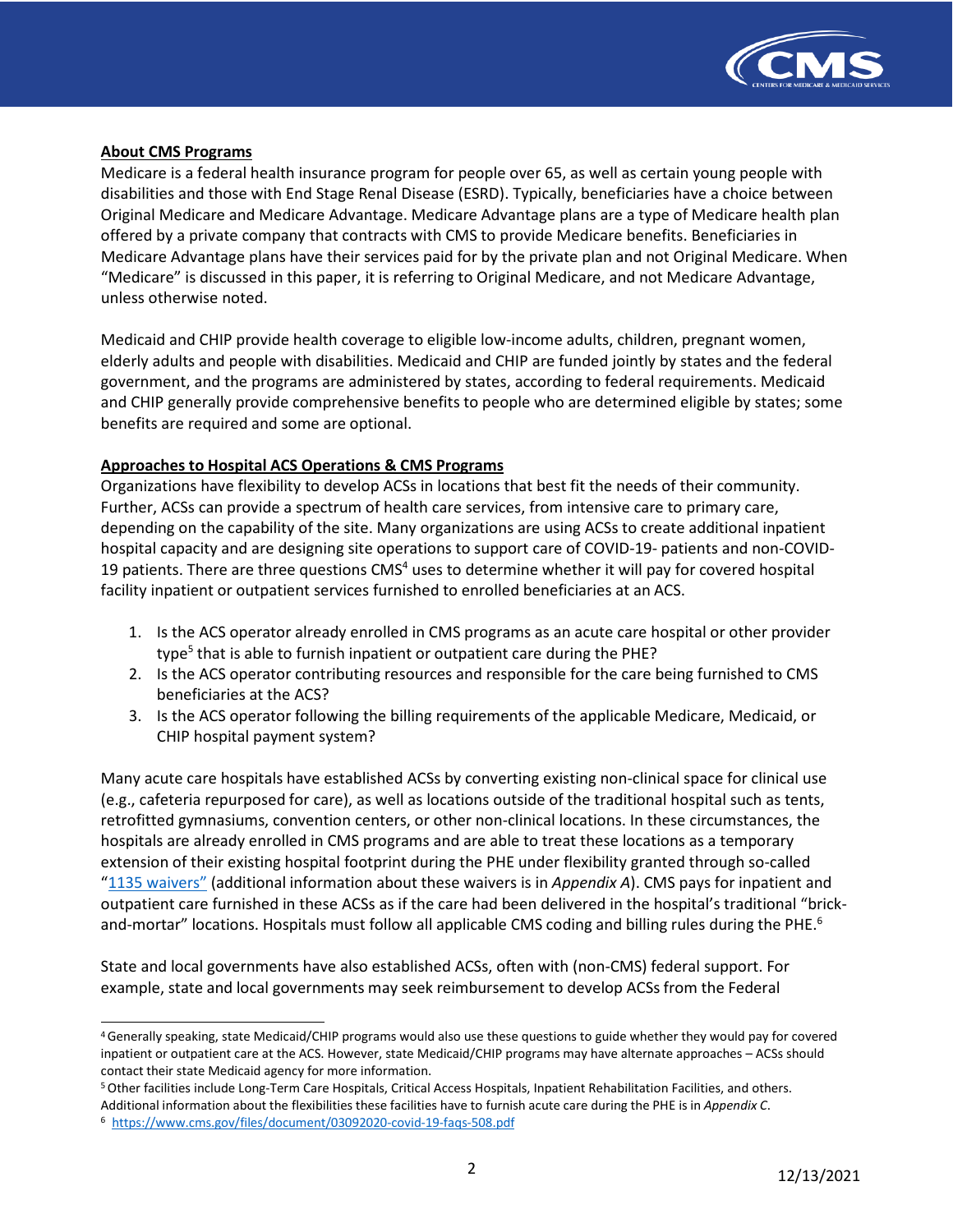

Emergency Management Agency's (FEMA) Public Assistance program (under Category B, emergency protective measures) which was authorized under the Robert T. Stafford Disaster Relief and Emergency Assistance Act of 1988 (Stafford Act). Other federal funding sources include the Department of Health and Human Services' (HHS's) Hospital Preparedness Program and the Centers for Disease Control and Prevention's Crisis Response Cooperative Agreement. Some state and local governments have also requested HHS deploy portable medical facilities called Federal Medical Stations, and provide clinical staff through the National Disaster Medical System.<sup>7</sup> The Federal Healthcare Resiliency Task Force has [published](https://files.asprtracie.hhs.gov/documents/aspr-tracie-acs-funding-sources-establishment-and-operationalization.pdf) [a guide](https://files.asprtracie.hhs.gov/documents/aspr-tracie-acs-funding-sources-establishment-and-operationalization.pdf) to the funding opportunities state and local governments (as well as other organizations) can seek to establish and operate ACSs.

While some state and local governments operate acute care hospitals (e.g., certain county hospital and health systems), others may not be enrolled in CMS programs and, as a result, are not usually in a position to be paid immediately by Medicare or Medicaid/CHIP. However, state and local governments developing an ACS have options to seek payments through CMS programs for covered inpatient and outpatient services furnished to enrolled beneficiaries at the site.

- *\*Easiest Path\* Partner with a hospital or health system:* State and local governments can establish the site and then hand over operations of the ACS to an enrolled hospital (or other provider temporarily certified as a hospital<sup>8</sup>), which can treat the ACS as a temporary extension of their brick-and-mortar location under [1135 waivers](https://www.cms.gov/files/document/summary-covid-19-emergency-declaration-waivers.pdf) and bill CMS and state Medicaid/CHIP programs for covered hospital services furnished to enrolled beneficiaries. Importantly, hospitals may assume operating responsibility and bill Medicare<sup>9</sup> for inpatient and outpatient care furnished at the ACS even if a governmental entity provides some support. For example, the state/county emergency management agency or public health department may provide (or coordinate the provision of) staffing, dining, linens, or beds used in the ACS. In these circumstances, hospitals operating the site may seek payment on the claim for the services they provide (e.g. nursing), but are instructed not to seek payment on the claim for a service where they are not incurring the cost of the service (e.g. dining). Hospitals would also not reflect the costs of services provided such as staffing, dining, linens, or beds (where they did not incur the costs) on their Medicare cost reports.<sup>10</sup> As noted previously, certain states and local governments may operate or be closely affiliated with certain hospital and health systems, including county-level health systems and those health systems owned by a state university. In these circumstances, these providers may be able to serve as an effective ACS partner. If not, state and local governments may also work with private non-profit or for-profit hospitals in their community. The enrolled hospital operating the site would need to ensure it continues to meet non-waived CMS and state requirements that remain in force during the PHE.<sup>[11](#page-2-4)</sup>
- *Enroll as a new hospital:* If the state or local government wants to operate the site or cannot find a hospital or health system partner, they can form a new entity and enroll that entity as a hospital in CMS programs. For example, the state of Maryland is pursuing the creation of a new hospital to provide care to COVID-19 patients at the Baltimore Convention Center. Though this option is

<span id="page-2-2"></span><span id="page-2-1"></span>8 Additional information on the flexibility that providers have to furnish hospital care during the PHE is in *Appendix C.* We also note that, in certain cases, state and local governments may have a state or locally-owned hospital that could operate the ACS. 9 Hospitals should contact their state Medicaid agency to determine any Medicaid/CHIP-specific payment requirements. 10 Section 1862(a) of the Social Security Act and Medicare Claims Processing Manual 100-04, Chapter 32, Transmittal 67:

<span id="page-2-3"></span><https://www.cms.gov/Regulations-and-Guidance/Guidance/Manuals/downloads/clm104c32.pdf>

<span id="page-2-4"></span><sup>11</sup> Additional information regarding CMS rules in effect during the PHE is available here: <https://www.cms.gov/files/document/03092020-covid-19-faqs-508.pdf>

<span id="page-2-0"></span><sup>7</sup> NDMS: [https://www.phe.gov/Preparedness/responders/ndms/ndms-teams/Pages/default.aspx /](https://www.phe.gov/Preparedness/responders/ndms/ndms-teams/Pages/default.aspx/) FMS: <https://www.phe.gov/Preparedness/support/medicalassistance/Pages/default.aspx#fms>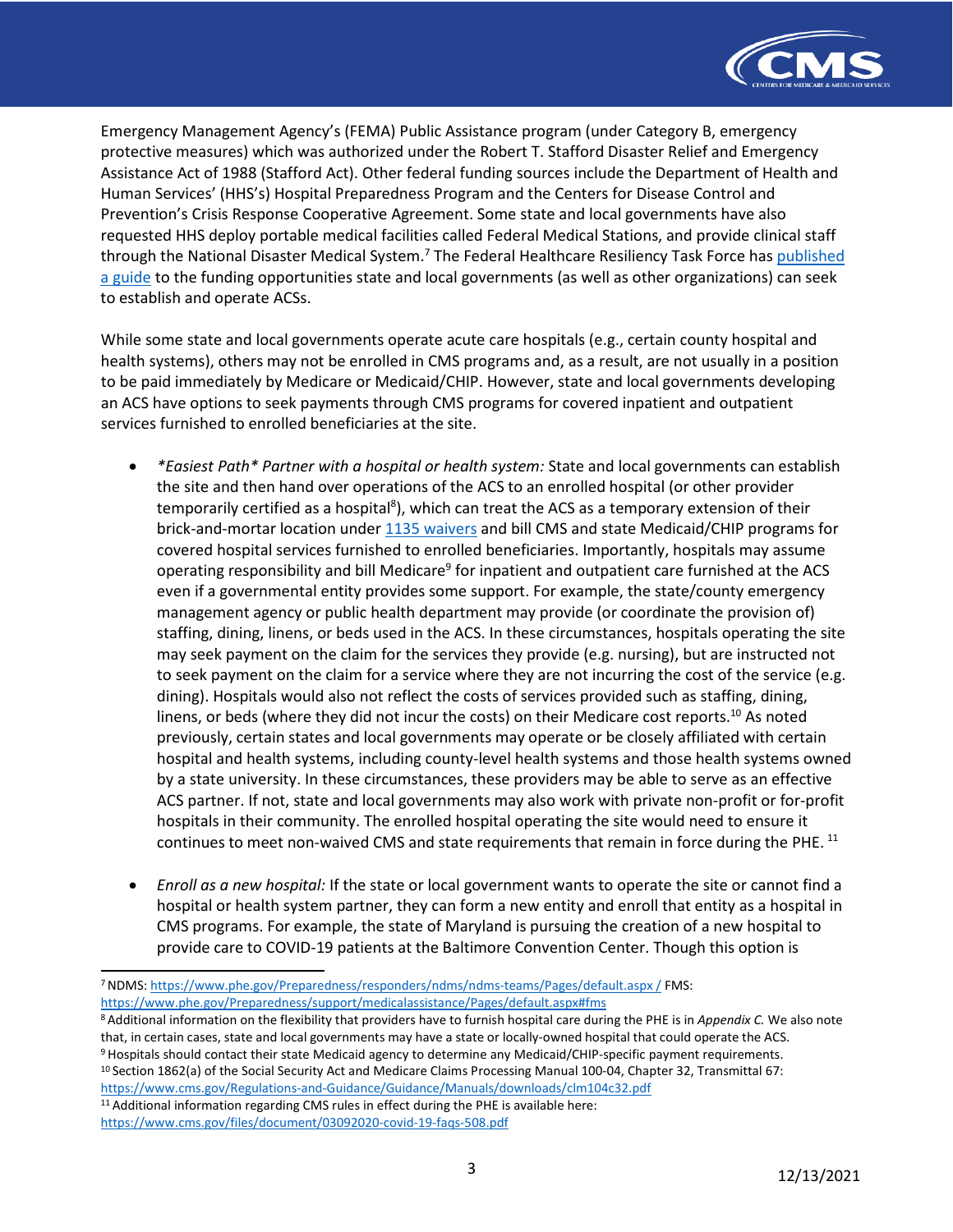

available to state and local governments, it may entail additional complexity and take longer than working with an existing hospital to assume responsibility for the site. To ensure beneficiary safety and to reduce the potential for waste, fraud, and abuse, new hospitals must follow certain steps to enroll in both Medicare and the state's Medicaid/CHIP programs. Information regarding the Medicare enrollment steps is in *Appendix B*. States wanting to pursue this pathway to operate an ACS should contact their applicable CMS *Location* to further discuss the process (contact information is available in *Appendix E*) and contact their state Medicaid agency to determine any additional Medicaid/CHIP enrollment requirements.

• *Not enroll as a hospital; clinicians, such as physicians and other non-physician practitioners, could seek payment for covered professional services*: State and local governments not wanting to enroll a new hospital could engage a medical group to furnish and bill for the professional services furnished to enrolled beneficiaries at an ACS – but the state/locality may have to find separate funding for many other hospital-related services if the state/locality wanted the ACS to function similarly to a hospital. Original Medicare and state Medicaid/CHIP programs generally pay hospitals for: 1) inpatient and outpatient *facility* services furnished to enrolled beneficiaries and 2) separately pay physicians and other non-physician practitioners for *professional* services, regardless of the setting where the covered professional service was furnished.<sup>12</sup> Said differently, when a beneficiary is admitted to a hospital, there are typically Medicare facility claims (for the hospital's services) and Medicare professional claims (for the professional's services, such as patient evaluation and management). During the PHE, Medicare will pay physicians and non-physician practitioners for covered professional health care services furnished to enrolled beneficiaries at ACSs. Similar to hospitals, physicians and non-physician practitioners seeking payment for care furnished to Medicare beneficiaries must be enrolled in Medicare; and likewise practitioners seeking payment from their state Medicaid programs must be enrolled with such state and follow specific program coverage and payment rules. State and local governments that are not able to enroll as a hospital could partner with CMS-enrolled physicians or non-physician practitioners who would be able to furnish and bill for ambulatory care at the ACS.

### **Multi-Hospital/Organization Approaches**

It is important to note that, if state and local governments expect to partner with *more than one private hospital to provide services at an ACS*, they should contact their CMS *Location* if they are interested in being paid by Medicare or Medicaid for hospital services furnished to Medicare or Medicaid beneficiariesat the site. A full list of CMS *Location* contacts is in *Appendix E*. Under this scenario, where more thanone hospital or health system operates the ACS, CMS would need additional information to determine whether it could pay for services at that location. For example, CMS would need to know if there were distinct clinical spaces to provide a safe environment for their patients.

### **Medicaid and CHIP Considerations**

If ACSs are operated through the options presented in this paper, federal regulations would allow State Medicaid and CHIP agencies to pay for covered services provided in them. That said, each ACS should also reach out to the State Medicaid Agency to understand any state-based direction.

<span id="page-3-0"></span><sup>&</sup>lt;sup>12</sup> Please note that the applicable payment systems under Medicaid may vary by state, however this is typically how payments work under the Original Medicare. States and local governments should contact their Medicaid agency to determine any specific Medicaid/CHIP payment requirements.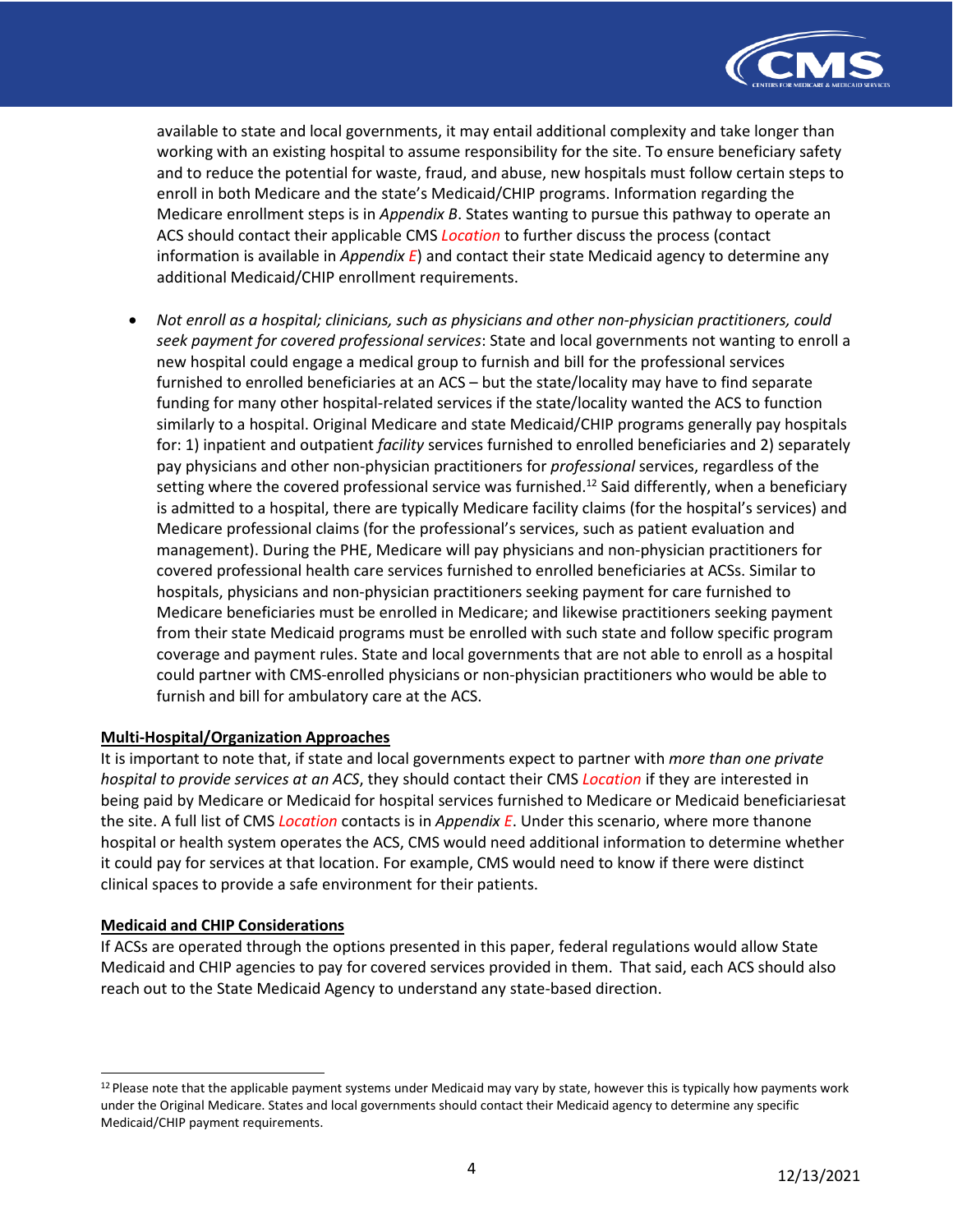

#### **APPENDIX A: Hospital Requirements & 1135 Waivers**

#### **General Hospital Requirements**

Under federal law, hospitals must meet CMS requirements in order to bill Medicare or Medicaid for covered inpatient or outpatient hospital services furnished to Medicare or Medicaid / CHIP beneficiaries.

- *Conditions of Participation*: [13](#page-4-0) These health and safety standards are the foundational requirements that organizations must achieve to enroll as a hospital and furnish hospital care to CMS beneficiaries. The Conditions of Participation include requirements for the types of services the hospital must provide – such as pharmacy, laboratory, radiologic, 24/7 nursing services and room and board – as well as structural requirements regarding its nursing and medical staff, quality improvement and others. Hospitals are subject to initial and periodic surveys verifying that they meet these requirements.
- *Enrollment*: Hospitals must enroll in the Medicare program and identify key information about their organization prior to furnishing and billing for hospital care. During the PHE, CMS streamlined certain enrollment requirements. For example, during the PHE new hospitals can call their applicable Medicare Administrative Contractor to establish temporary billing privileges for the duration of the PHE, instead of completing a paper or electronic CMS-855A application[.14](#page-4-1) Once the PHE has expired, these hospitals must be in full compliance with enrollment and certification requirements for hospitals. States may have separate enrollment requirements for their Medicaid programs.
- *Billing Rules*: Generally speaking, Medicare and Medicaid will pay for reasonable and necessary inpatient and outpatient services for enrolled beneficiaries. However, depending on the type of hospital and the services furnished, payments may vary. For example, Medicare pays certain acute care hospitals differently than it does critical access hospitals.<sup>15</sup> Hospitals must follow the appropriate billing rules to be paid for care.

### **Emergency 1135 Waivers & Health System Flexibility**

In certain circumstances, the Secretary of the Department of Health and Human Services (HHS), under authority in section 1135 of the Social Security Act can temporarily modify or waive certain Medicare, Medicaid, CHIP, or HIPAA requirements on a provider-by-provider, geographic, or other broad-scale basis. These actions are commonly referred to as "1135 waivers". Under its *Hospitals Without Walls* initiative, CMS waived several Medicare conditions of participation at 42 CFR Part 482 and provider-based rules at 42 CFR §413.65 on a national basis. These so-called "blanket" waivers give hospitals flexibilities to respond to the COVID-19 PHE and to furnish care in ACSs, including retrofitted locations (e.g., tents, gymnasiums, and even the patient's home). Broadly speaking, these waivers streamline the process for hospitals that are already enrolled in the Medicare program to expand access to care. **The waivers do not, however, eliminate enrollment, survey, and billing requirements for brand new hospitals that wish to furnish care to beneficiaries.** CMS has temporarily modified physician supervision requirements, physical environment, and telehealth payment policies to promote access to care during the PHE. Additional information regarding the waivers and CMS emergency rulemaking is available here: [https://www.cms.gov/about](https://www.cms.gov/about-cms/emergency-preparedness-response-operations/current-emergencies/coronavirus-waivers)[cms/emergency-preparedness-response-operations/current-emergencies/coronavirus-waivers.](https://www.cms.gov/about-cms/emergency-preparedness-response-operations/current-emergencies/coronavirus-waivers)

<span id="page-4-2"></span><span id="page-4-1"></span><sup>15</sup> [https://www.cms.gov/Medicare/Medicare-Fee-for-Service-Payment/AcuteInpatientPPS;](https://www.cms.gov/Medicare/Medicare-Fee-for-Service-Payment/AcuteInpatientPPS) an[dhttps://www.cms.gov/Outreach](https://www.cms.gov/Outreach-and-Education/Medicare-Learning-Network-MLN/MLNProducts/Downloads/CritAccessHospfctsht.pdf)[and-Education/Medicare-Learning-Network-MLN/MLNProducts/Downloads/CritAccessHospfctsht.pdf](https://www.cms.gov/Outreach-and-Education/Medicare-Learning-Network-MLN/MLNProducts/Downloads/CritAccessHospfctsht.pdf)

<span id="page-4-0"></span><sup>13</sup> Additional information regarding CMS' hospital Conditions of Participation is available here[: https://www.cms.gov/Regulations](https://www.cms.gov/Regulations-and-Guidance/Legislation/CFCsAndCoPs/Hospitals)[and-Guidance/Legislation/CFCsAndCoPs/Hospitals, h](https://www.cms.gov/Regulations-and-Guidance/Legislation/CFCsAndCoPs/Hospitals)ere: [https://www.cms.gov/Medicare/Provider-Enrollment-and-](https://www.cms.gov/Medicare/Provider-Enrollment-and-Certification/CertificationandComplianc/Hospitals)[Certification/CertificationandComplianc/Hospitals,](https://www.cms.gov/Medicare/Provider-Enrollment-and-Certification/CertificationandComplianc/Hospitals) and here[: https://www.cms.gov/files/document/covid-hospitals.pdf](https://www.cms.gov/files/document/covid-hospitals.pdf) <sup>14</sup> <https://www.cms.gov/files/document/provider-enrollment-relief-faqs-covid-19.pdf>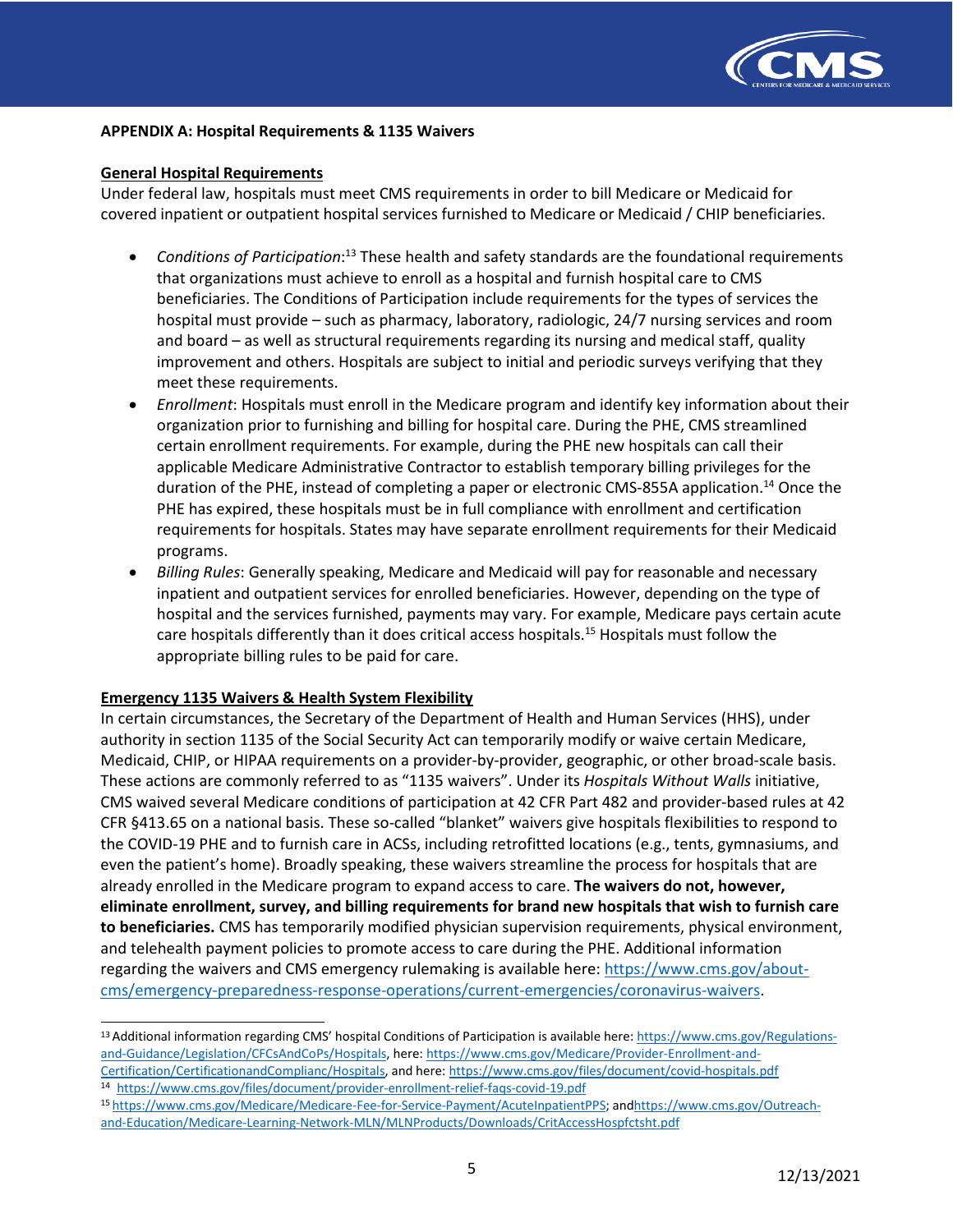

In the provision of all services, including under an 1135 waiver, recipients of HHS funds must comply with federal civil rights non-discrimination requirements on the basis of race, color, national origin, disability, age, sex, and exercise of conscience and religious freedom rights. States are also still subject to obligations under the integration mandate of the Americans with Disabilities Act, to avoid subjecting persons with disabilities to unjustified institutionalization or segregation.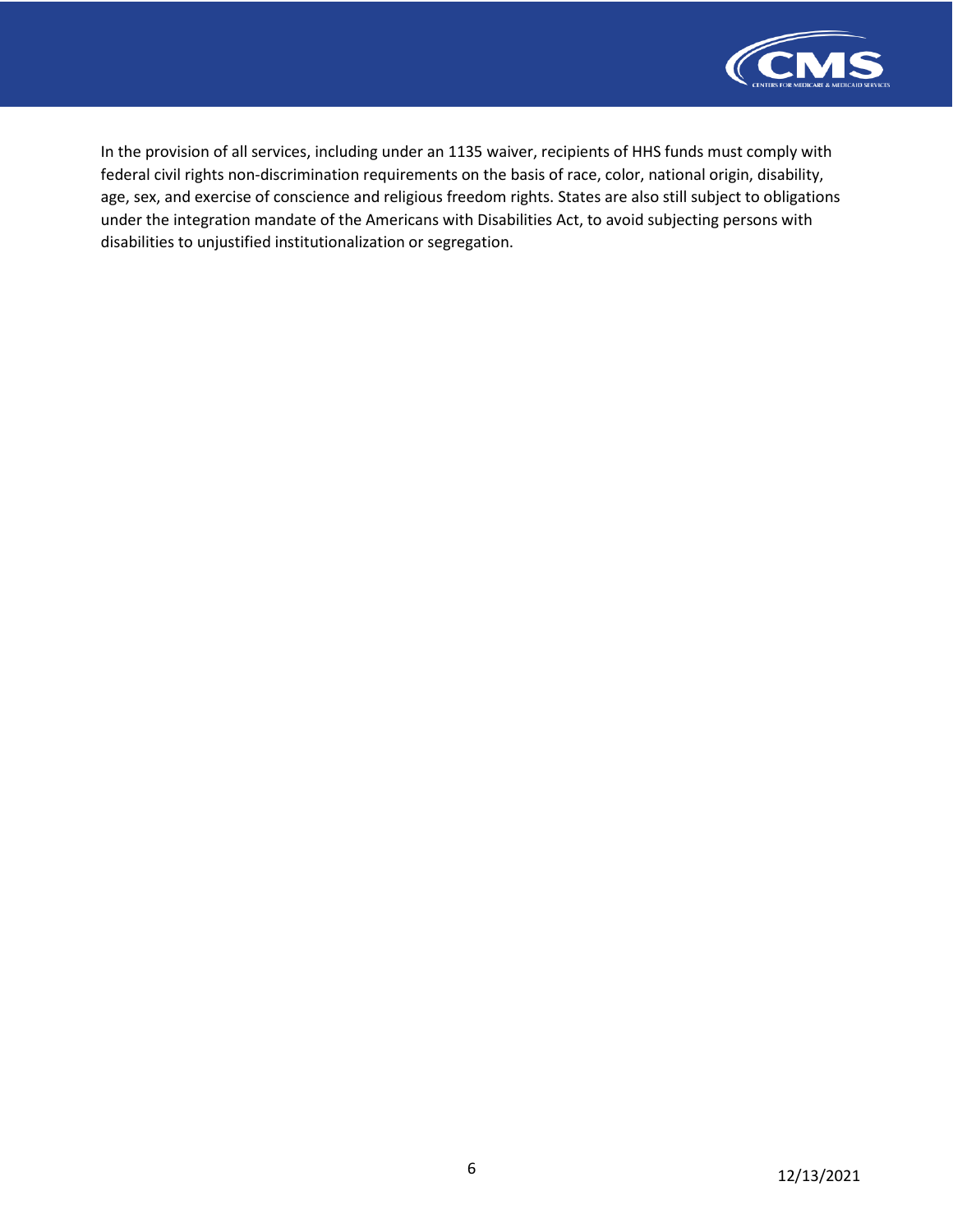

#### **APPENDIX B: Medicare Hospital Enrollment**

Prior to furnishing and billing Medicare for inpatient or outpatient hospital care delivered to Medicare beneficiaries, a new hospital must enroll in the Medicare program. This enrollment has three critical steps: the hospital must obtain a National Provider Identifier (NPI) from the National Plan and Provider Enumeration System, the hospital must submit an enrollment application to Medicare, and the hospital must undergo a survey demonstrating that it meets the conditions of participation. Additional information regarding these steps is below.

### **Step 1: Obtain NPI**

- New hospitals are required to obtain a new NPI from NPPES. Applying for an NPI is a process separate from Medicare enrollment. To obtain an NPI, the new hospital may apply online at [https://NPPES.cms.hhs.gov.](https://nppes.cms.hhs.gov/)
- For NPI purposes, sole proprietors and sole proprietorships are considered to be "Type 1" providers. Organizations (e.g., corporations, partnerships) are treated as "Type 2" entities. As a result, new hospitals will want to seek "Type 2" NPIs.
- It is the new hospital's responsibility to determine if it has "subparts." A subpart is a component of the organization that furnishes healthcare and is not itself a legal entity. If the new hospital does have subparts, it must determine if it should obtain its unique NPIs for those subparts.

#### **Step 2: Enrollment Application**

- New hospitals (as well as other new institutional providers) are required to submit a [CMS 855A](https://www.cms.gov/medicare/cms-forms/cms-forms/downloads/cms855a.pdf) [enrollment application](https://www.cms.gov/medicare/cms-forms/cms-forms/downloads/cms855a.pdf) to their applicable Medicare Part A/B Medicare Administrative Contractor (MAC).<sup>16</sup> As noted below, providers may also enroll via the MAC's hotline, though they may be required to complete a paper or electronic application following the end of the PHE.
- The CMS 855A enrollment application requires new hospitals to submit certain identifying and administrative information to Medicare, including the new hospital's tax identification number, the location(s) where the hospital will furnish care, information about the new hospital's ownership and control, and information about the individuals managing the new hospital.
- Importantly, CMS requires new hospitals to obtain all necessary state licenses, certifications or other approvals before enrolling and treating Medicare beneficiaries. This information must also be included in the new hospital's 855A enrollment application. We believe that many states may have streamlined licensing requirements during the PHE.
- The CMS 855A enrollment applications can be submitted via paper (e.g., mail or fax) or through Medicare's [Provider Enrollment, Chain and Ownership System](https://pecos.cms.hhs.gov/pecos/login.do#headingLv1) (PECOS). Providers may also enroll via the MAC's hotline, though they may be required to complete a paper or electronic application following the end of the PHE.
- Once the application is submitted the applicable MAC reviews the application. Due to the COVID-19 PHE, CMS is expediting enrollment application reviews. Reviews for applications submitted by phone or through PECOS will typically be completed within 7 calendar days or less. Reviews for applications submitted via paper (e.g., mail or fax) will be completed within 14 calendar days or less.

<span id="page-6-0"></span><sup>16</sup> A current map of A/B MAC regions is available here: [https://www.cms.gov/Medicare/Medicare-Contracting/Medicare-](https://www.cms.gov/Medicare/Medicare-Contracting/Medicare-Administrative-Contractors/Downloads/AB-Jurisdiction-Map-Jun-2019.pdf)[Administrative-Contractors/Downloads/AB-Jurisdiction-Map-Jun-2019.pdf](https://www.cms.gov/Medicare/Medicare-Contracting/Medicare-Administrative-Contractors/Downloads/AB-Jurisdiction-Map-Jun-2019.pdf) . A list of the current MACs by state is available here: [https://www.cms.gov/Medicare/Medicare-Contracting/Medicare-Administrative-Contractors/Downloads/MACs-by-State-June-](https://www.cms.gov/Medicare/Medicare-Contracting/Medicare-Administrative-Contractors/Downloads/MACs-by-State-June-2019.pdf)[2019.pdf](https://www.cms.gov/Medicare/Medicare-Contracting/Medicare-Administrative-Contractors/Downloads/MACs-by-State-June-2019.pdf)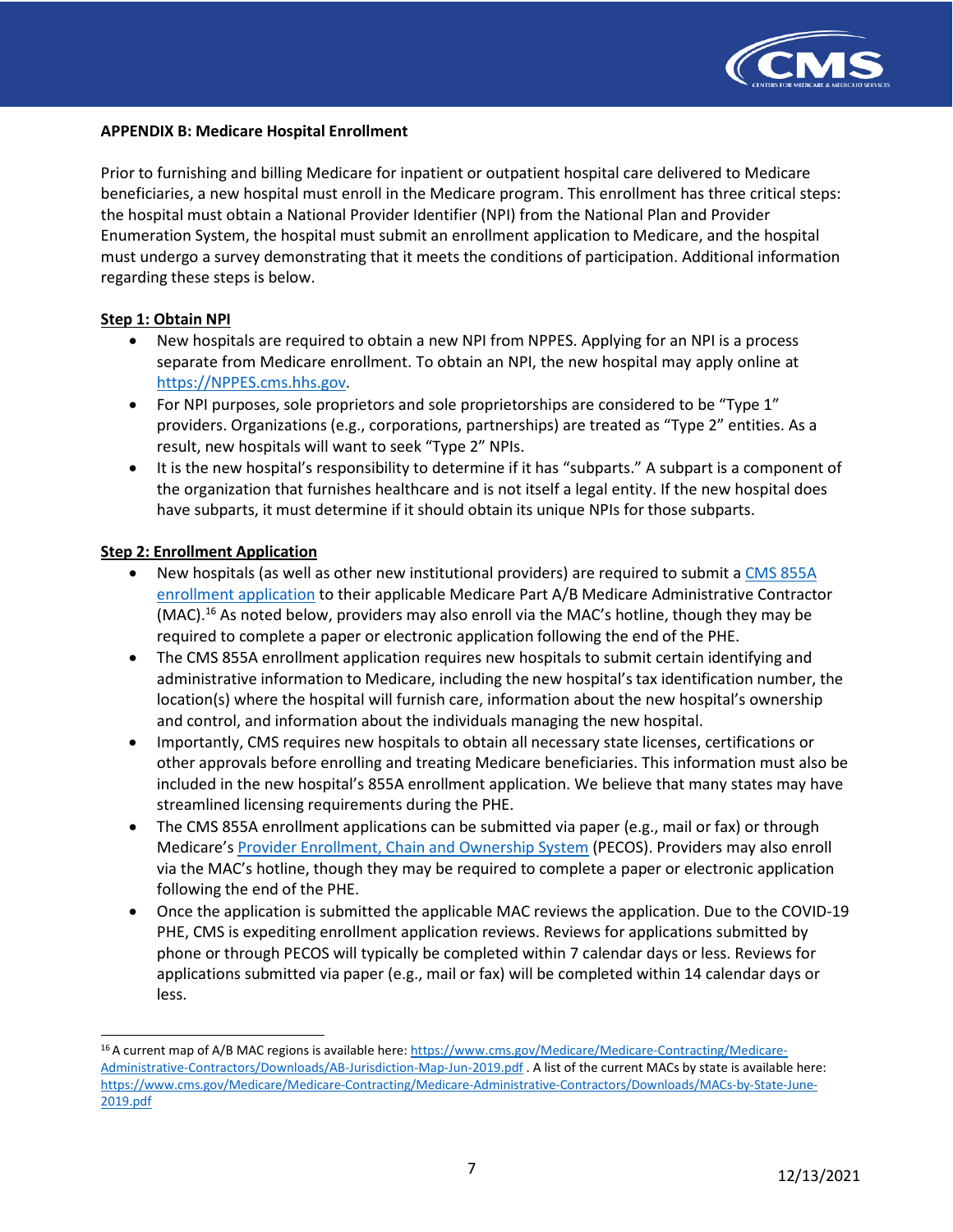

### **Step 3: Survey**

- New hospitals must demonstrate through a survey that they meet Medicare's hospital Conditions of Participation<sup>17</sup> that are in effect during the PHE. Certain conditions have been waived under CMS' 1135 waiver authority discussed in more detail above. A list of the Conditions of Participation that are waived during PHE is available here: [https://www.cms.gov/files/document/summary](https://www.cms.gov/files/document/summary-covid-19-emergency-declaration-waivers.pdf)[covid-19-emergency-declaration-waivers.pdf](https://www.cms.gov/files/document/summary-covid-19-emergency-declaration-waivers.pdf)
- Hospitals can obtain a survey from a state survey agency or an accreditation organization (AO) with a Medicare-approved hospital program. We encourage new hospitals to work with CMS *Location* staff (please see *Appendix E* for contact information) and the applicable agency within their state government to determine the quickest way to obtain a survey. In certain cases, CMS is temporarily allowing surveys to be conducted remotely by AOs to ensure organizations can respondto the pandemic. Please also note that the state agency that issues hospital licenses may be different than the agency that conducts the certification survey.
- Based on the survey results, the state agency or AO makes a recommendation for approval or denial (a certification of compliance or noncompliance) to the CMS *Location*.
- The CMS *Location* makes the final decision regarding program eligibility. The CMS *Location* also works with the HHS Office of Civil Rights to obtain necessary Civil Rights clearances. If approved, the provider must typically sign a provider agreement.

<span id="page-7-0"></span><sup>17</sup> <https://www.cms.gov/Regulations-and-Guidance/Legislation/CFCsAndCoPs/Hospitals>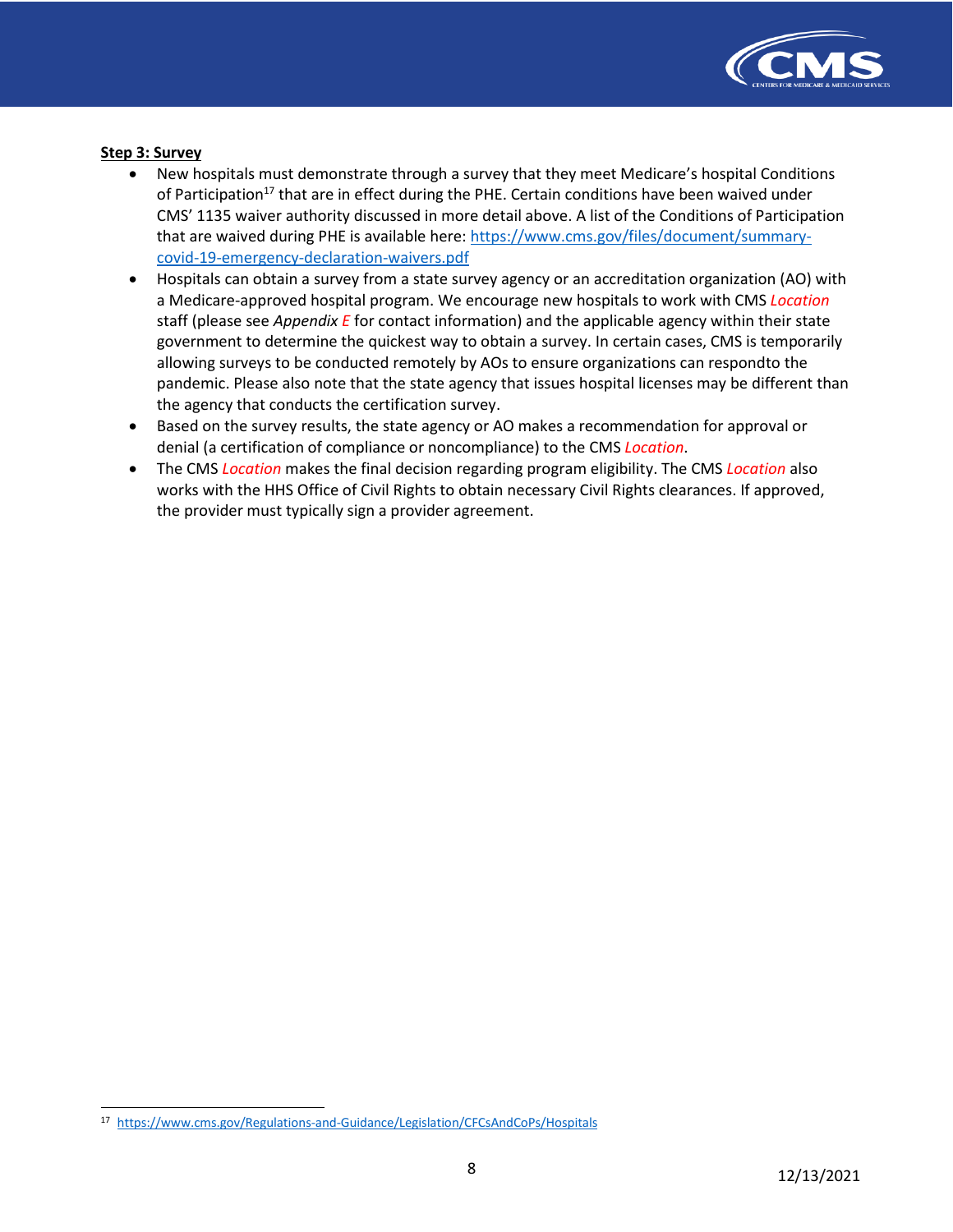

### **APPENDIX C: Frequently Asked Questions for Alternate Care SitesInitial Survey and Certification**

## **1. Question: To request an initial certification survey, does a prospective provider or supplier work through their state, CMS or both?**

Answer: Alternate care sites that want to participate as a Medicare certified hospital provider have two options to obtain an initial certification survey to demonstrate compliance with applicable Medicare Conditions of Participation (CoPs) for hospitals. The prospective hospital may obtain Medicare certification through the state survey agency (SA) process or through accreditation by a private, national accreditation organization (AO) with a CMS-approved hospital program.

Prior to any Medicare survey activity, the prospective hospital must obtain an operating license as a hospital in their state. Licensure requirements in the states may be more restrictive than those of Medicare and the hospital would be required to meet those requirements in addition to the Medicare CoPs.

### **2. Question: Are all surveys performed by the state or a private accreditation organization?**

Answer: All surveys will be performed by either the SA or AO prior to approval of Medicare certification. A key difference between using an AO instead of the SA is that AOs have a fee associated with their accreditation services, although AOs may be able to perform their surveys sooner than the state. These fees and services can vary among AOs and they may have additional accreditation requirements that could exceed Medicare CoPs.

## **3. Question: Does CMS require surveyors to follow a standard approach to inspections or is the survey process determined locally by the state or accreditation organization?**

Answer: CMS has a standard survey process which surveyors must use to determine compliance. This process is specified in the [CMS State Operations Manual Appendix A, w](https://www.cms.gov/Regulations-and-Guidance/Guidance/Manuals/downloads/som107ap_a_hospitals.pdf)hich is used by SAs as their standards for survey activity of hospitals. AO survey processes have been approved as meeting or exceeding CMS standards, and may vary from the SA based on their accreditation standards. Additional survey methodology flexibilities have been offered during the public health emergency (PHE) to assist states and AOs in performing surveys and increasing access to healthcare.

## **4. Question: Can alternate care sites that wish to enroll as hospitals start the Medicare enrollment application process with CMS before getting a survey?**

Answer: Yes, prospective hospital providers must submit an enrollment application, the for[m CMS-855A, a](https://www.cms.gov/Medicare/Provider-Enrollment-and-Certification/Enrollment-Applications)s the first step in seeking Medicare certification, which should we done before getting a survey. Alternate care sites that wish to enroll as hospitals should contact their *CMS Location* first, which can direct them to the appropriate Medicare Administrative Contractor to discuss enrollment. A list of *CMS Locations* and their contact information is in Appendix E of this document.

## **5. Question: Has CMS made any changes to the survey process as a result of the section 1135 waivers in place during the public health emergency (PHE)?**

Answer: CMS has waived certain Conditions of Participation during the PHE under the authority in section 1135 of the Social Security Act. Alternate care sites that wish to enroll as hospitals will not be required by the surveyors to demonstrate compliance with any CoPs that have been waived. However, we note that the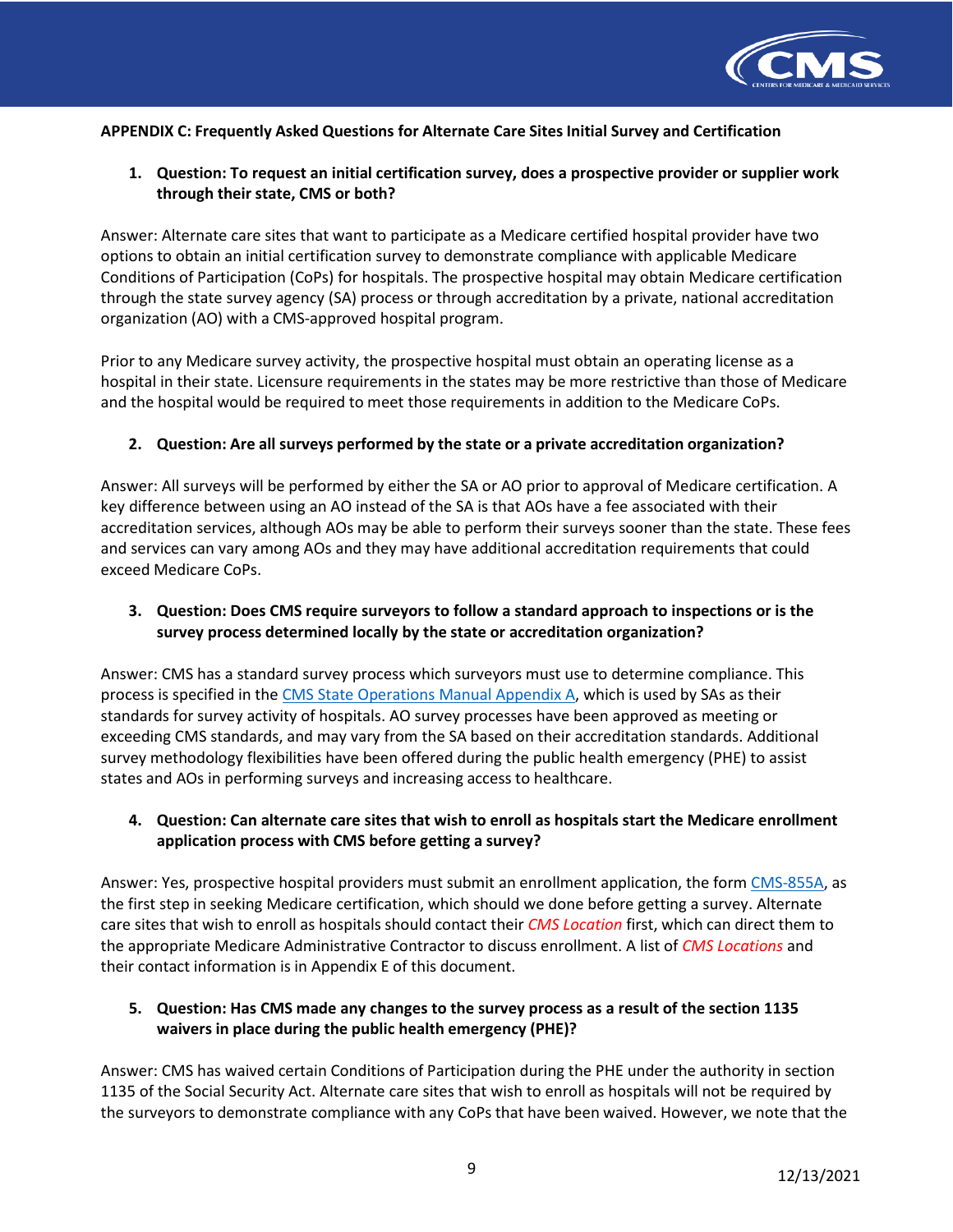

waivers are only in effect through the end of the PHE or may be modified or terminated before the end of the PHE. Additionally, there have been flexibilities granted for how surveys are performed during the PHE – more information on these flexibilities can be found in the "survey and certification" section o[f this](https://www.cms.gov/About-CMS/Agency-Information/Emergency/EPRO/Current-Emergencies/Current-Emergencies-page) [webpage.](https://www.cms.gov/About-CMS/Agency-Information/Emergency/EPRO/Current-Emergencies/Current-Emergencies-page)

## **6. Question: Does CMS have any standard approach to inspecting an alternate care site for conditions of participation or is that a locally made decision by the inspectors?**

Answer: CMS requires all alternate care sites that wish to become a Medicare or Medicaid certified hospital to meet all Medicare hospital CoPs that have not otherwise been waived during the PHE. State survey agencies and AOs must assess hospitals' compliance with these CoPs.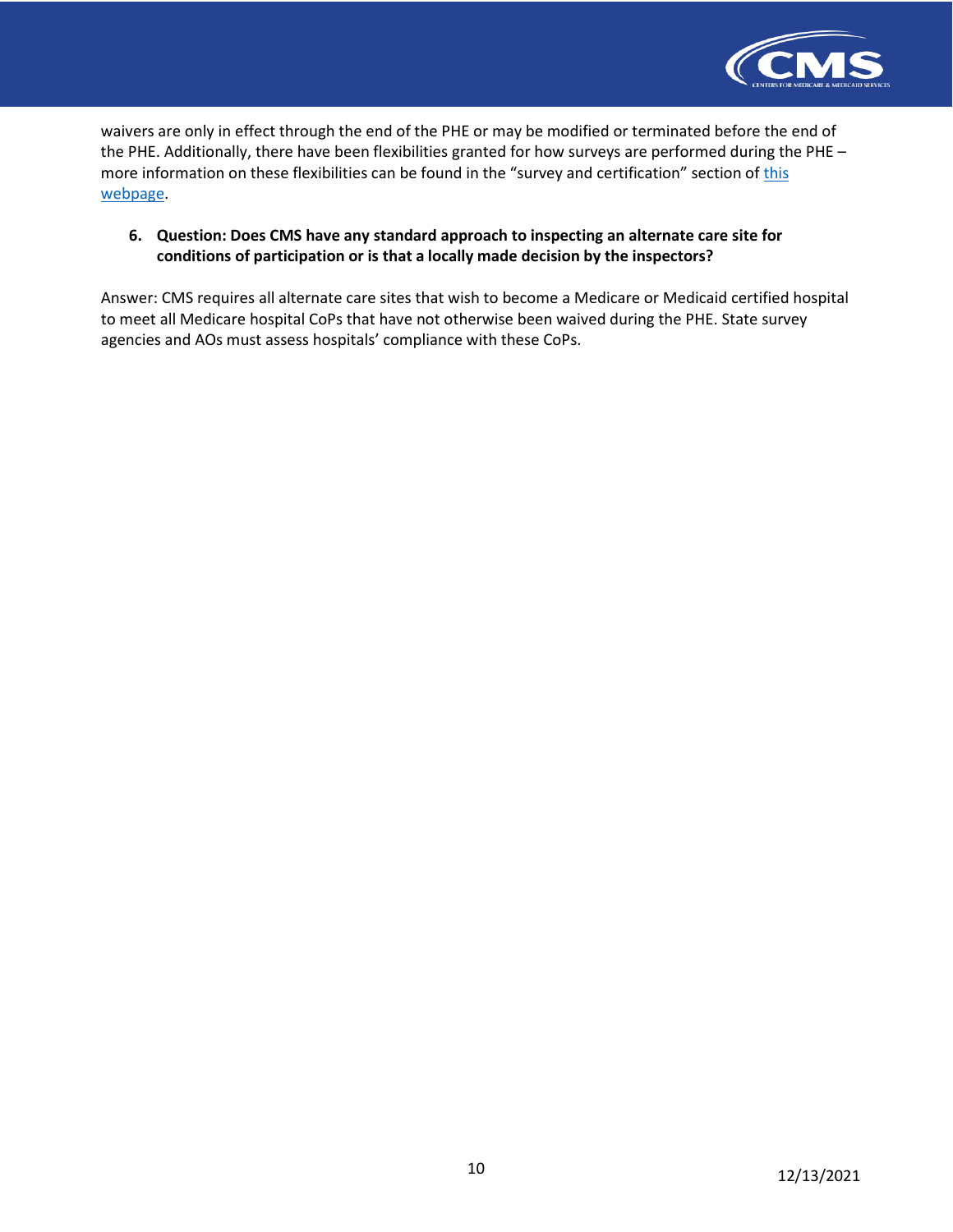

#### **APPENDIX D: Provider Flexibilities & Medicare Payment for Health Care Services Furnished at an ACS**

Under the 1135 waivers and two interim final rules with comment periods<sup>18</sup>, CMS has given significant flexibility to health care providers to respond to the COVID-19 PHE by expanding access and furnishing patient care in ACSs. Some non-hospital providers, as described below, may be temporarily certified as hospitals to build capacity during the PHE. State and local governments could partner with organizations that use these flexibilities to furnish and bill for hospital care in a state or local government-developed ACS. To the extent that states partner with providers using these flexibilities, states should ensure that they have examined their legal and regulatory regimes and have made any changes necessary to allow for providers managing ACSs to furnish the full breadth of services intended by the state.

| <b>Partner that Assumes</b><br><b>Operating Responsibility</b><br>From State, Local,<br><b>Territorial or Tribal</b><br>Government | <b>Prerequisites to furnishing</b><br>care at off-campus<br>state/locality-developed<br><b>ACS</b>                                                                                                                     | <b>Covered Health Care</b><br><b>Services Medicare Will Pay</b><br>For at ACS                                                                                                                                                                 | <b>Professional Services Also</b><br><b>Billed?</b>                                                                                                                                                                                                                 |
|------------------------------------------------------------------------------------------------------------------------------------|------------------------------------------------------------------------------------------------------------------------------------------------------------------------------------------------------------------------|-----------------------------------------------------------------------------------------------------------------------------------------------------------------------------------------------------------------------------------------------|---------------------------------------------------------------------------------------------------------------------------------------------------------------------------------------------------------------------------------------------------------------------|
| <b>Acute Care Hospital</b>                                                                                                         | 1135 Waivers<br>$\bullet$<br>Develop remote<br>$\bullet$<br>"provider-based" <sup>19</sup><br>location of the hospital<br>at the ACS                                                                                   | Inpatient hospital care<br>$\bullet$<br>Outpatient hospital<br>$\bullet$<br>care<br>Specific payments<br>$\bullet$<br>would depend on<br>hospital type <sup>20</sup> and<br>arrangement                                                       | Professional services<br>$\bullet$<br>can be furnished and<br>billed for separately.<br>Professionals should<br>$\bullet$<br>use place of service<br>codes "19" or "21"<br>depending on whether<br>the ACS is considered<br>an outpatient or<br>inpatient facility. |
| <b>Long-Term Care Hospital</b>                                                                                                     | 1135 Waivers<br>$\bullet$<br>Develop remote<br>$\bullet$<br>location of the hospital<br>at the ACS                                                                                                                     | $\bullet$<br>Inpatient hospital care<br>Payments made<br>$\bullet$<br>through the LTCH<br>Prospective Payment<br>System                                                                                                                       | <b>Professional services</b><br>$\bullet$<br>can be furnished and<br>billed for separately<br>using place of service<br>code "21".                                                                                                                                  |
| <b>Inpatient Rehabilitation</b><br><b>Facility</b>                                                                                 | 1135 Waivers<br>$\bullet$<br>Develop remote<br>$\bullet$<br>location of the hospital<br>at the ACS                                                                                                                     | $\bullet$<br>Inpatient hospital care<br>Payments made<br>$\bullet$<br>through the IRF<br><b>Prospective Payment</b><br>System                                                                                                                 | <b>Professional services</b><br>$\bullet$<br>can be furnished and<br>billed for separately<br>using place of service<br>code "21".                                                                                                                                  |
| <b>Ambulatory Surgical Center</b><br>to Hospital Conversion (no<br>longer accepting new<br>enrollees as of 12/01/2021)             | $\bullet$<br>1135 Waivers<br>Temporarily enroll in<br>$\bullet$<br>Medicare as a hospital<br>at own location<br>Develop remote<br>$\bullet$<br>"provider-based"<br>location of the<br>converted hospital at<br>the ACS | Inpatient hospital care<br>$\bullet$<br>Outpatient hospital<br>$\bullet$<br>care<br>Payments would be<br>$\bullet$<br>made under the<br><b>Inpatient Prospective</b><br>Payment System and<br>the Outpatient<br>Prospective Payment<br>System | Professional services<br>$\bullet$<br>can be furnished and<br>billed for separately.<br>Professionals should<br>$\bullet$<br>use place of service<br>codes "19" or "21"<br>depending on whether<br>the ACS is considered<br>an outpatient or<br>inpatient facility. |
| <b>Licensed Independent</b><br><b>Freestanding Emergency</b>                                                                       | 1135 Waivers<br>$\bullet$                                                                                                                                                                                              | Inpatient hospital care<br>$\bullet$<br>Outpatient hospital<br>$\bullet$<br>care                                                                                                                                                              | Professional services<br>$\bullet$<br>can be furnished and<br>billed for separately.                                                                                                                                                                                |

<span id="page-10-0"></span><sup>18</sup> March 30, 2020 Emergency Interim Final Rule with Comment[: https://www.cms.gov/files/document/covid-final-ifc.pdf](https://www.cms.gov/files/document/covid-final-ifc.pdf) / April 30, 2020 Emergency Interim Final Rule with Comment: <https://www.cms.gov/files/document/covid-medicare-and-medicaid-ifc2.pdf> <sup>19</sup> The terms "provider-based entity" and "remote location of the hospital" are defined at 42 CFR § 413.65.

<span id="page-10-2"></span><span id="page-10-1"></span> $20$  Acute care hospitals may be paid under the Inpatient Prospective Payment System. Hospitals may also be exempt from the prospective payment systems and rather paid on a cost-basis, such as Critical Access Hospitals, PPS-Exempt Cancer Hospitals, and Children's Hospitals.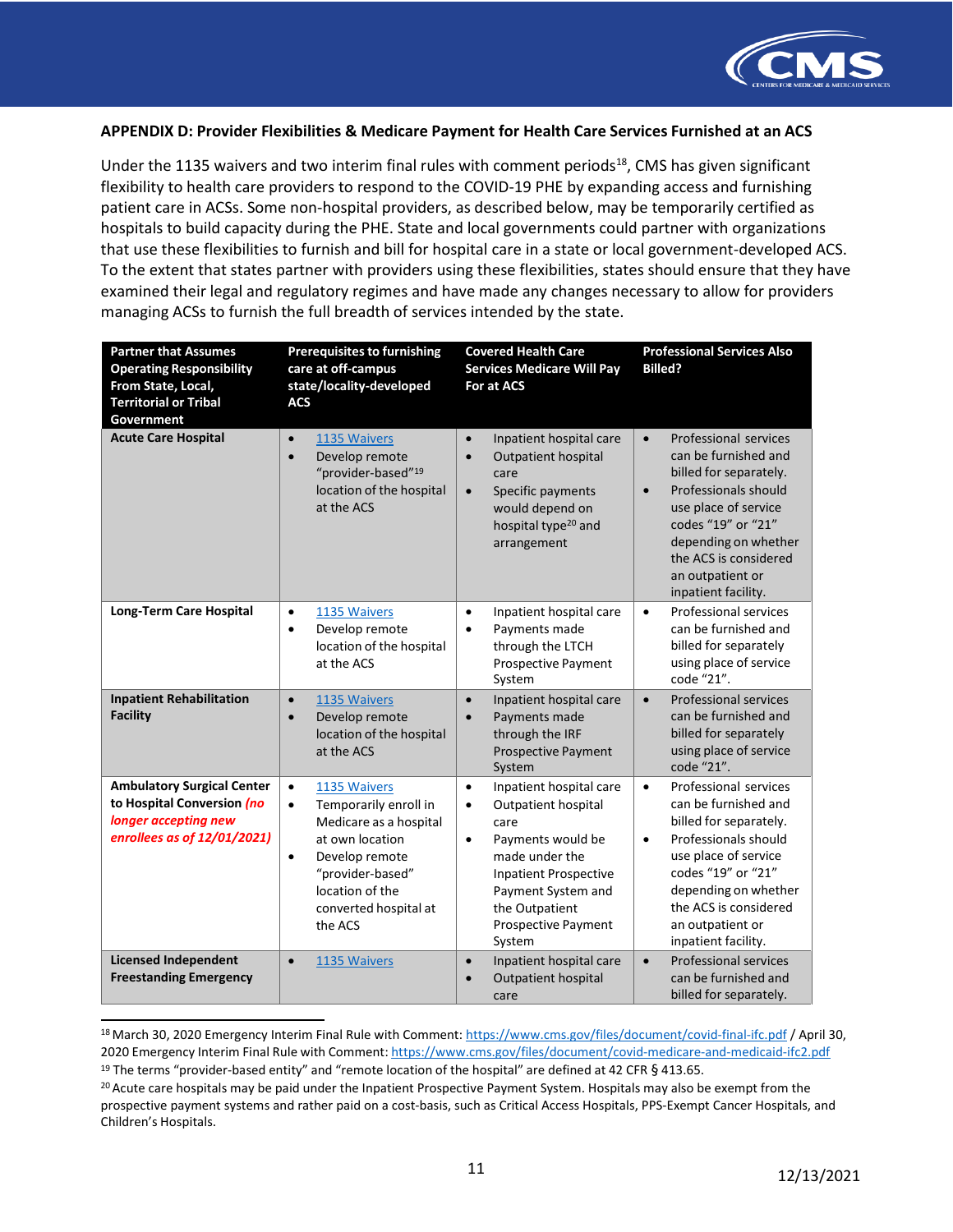

| <b>Departments to Hospital</b><br><b>Conversion</b> | Temporarily enroll in<br>$\bullet$<br>Medicare as a hospital<br>at own location<br>Develop remote<br>"provider-based"<br>location of the<br>converted hospital at<br>the ACS | Payments would be<br>$\bullet$<br>made under the<br><b>Inpatient Prospective</b><br>Payment System and<br>the Outpatient<br><b>Prospective Payment</b><br>System                                                                                                 | Professionals should<br>$\bullet$<br>use place of service<br>codes "19" or "21"<br>depending on whether<br>the ACS is considered<br>an outpatient or<br>inpatient facility. |
|-----------------------------------------------------|------------------------------------------------------------------------------------------------------------------------------------------------------------------------------|------------------------------------------------------------------------------------------------------------------------------------------------------------------------------------------------------------------------------------------------------------------|-----------------------------------------------------------------------------------------------------------------------------------------------------------------------------|
| <b>Physicians and Medical</b><br>Groups             | Waivers not necessary<br>$\bullet$<br>ACS cannot be<br>considered a hospital<br>inpatient or outpatient<br>location and no facility<br>claim can be submitted<br>to Medicare | Professional services<br>$\bullet$<br>furnished in "non-<br>facility" location<br>Professionals should<br>$\bullet$<br>use place of service<br>codes "11" to identify<br>practice location<br>Services paid under<br>٠<br>the Medicare Physician<br>Fee schedule | N/A                                                                                                                                                                         |

## **Additional Detail Regarding Each Option**

*Acute Care Hospital – New Provider-based Department*: CMS waived several Medicare Conditions of Participation at 42 CFR Part 482 and provider-based rules at 42 CFR § 413.65 for the duration of the COVID-19 PHE. These waivers give hospitals flexibilities to respond to the COVID-19 PHE and to furnish care in ACSs, including retrofitted locations (e.g., tents, gymnasiums, and other temporary locations). This temporary expansion must not be inconsistent with the state's emergency preparedness or pandemic plan. In the March 30, 2020 interim final rule with comment period, CMS established a temporary policy to allow hospitals to furnish routine inpatient care "under arrangements" with other providers (85 FR 19278-19280). Importantly, state and local governments that want to partner with an existing hospital could hand-off operations of the ACS to the hospital, where it would be provider-based location of the hospital. Hospitals would need to ensure they could continue to meet the Conditions of Participation that remain in effect during the PHE, continue to exercise sufficient control and responsibility over the use of hospital resources in treating patients, and obtain any state licensing requirements or other approvals as necessary. During the PHE, if the hospital intends to bill Medicare for the services under the main hospital, no additional provider enrollment actions are required (for example, hospitals do not need to submit an updated CMS 855A enrollment form for the ACS).

*Long-term Care Hospital (LTCHs) – New Remote Location*: The same waivers and rule flexibilities provided to acute care hospitals (described directly above) also apply to LTCHs. In addition, CMS has implemented Section 3711(b) of the CARES Act (P.L. 116-136) which requires CMS to waive the LTCH 50% rule (requiring that at least 50% of patients meet LTCH criteria), as well as the site-neutral payment rate (lower rate applied when LTCH criteria not met) during the PHE.<sup>21</sup> Importantly, state and local governments that want to partner with an existing hospital could hand-off operations of the ACS to the LTCH, which would in turn need to make the ACS a remote location of the LTCH. LTCHs would also need to ensure they could continue to meet the Conditions of Participation that remain in effect during the PHE, as well as obtain any state licensing requirements or other approvals as necessary. During the PHE, if the LTCH intends to bill Medicare for the services under the main hospital, no additional provider enrollment actions are required (for example, LTCHs do not need to submit an updated CMS 855A enrollment form for the ACS).

<span id="page-11-0"></span><sup>21</sup> <https://www.cms.gov/files/document/MM11742.pdf>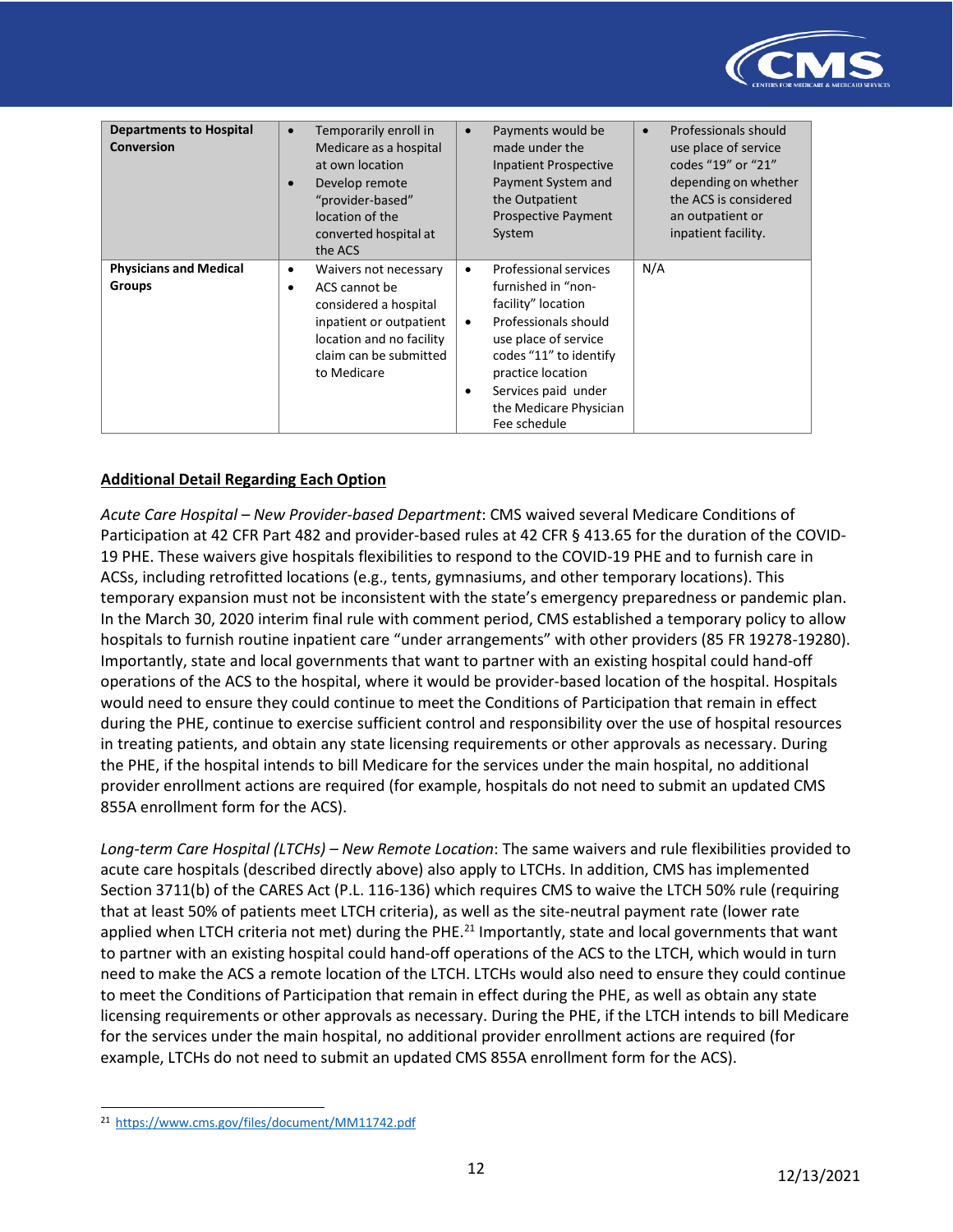

*Inpatient Rehabilitation Facility (IRF) – New Remote Location:* The same waivers and rule flexibilities provided to acute care hospitals and LTCHs (described directly above) also apply to IRFs. In addition, CMS has implemented Section 3711(a) of the CARES Act (P.L. 116-136), which requires CMS to waive the requirement that IRF patients generally receive at least 15 hours of therapy per week. In the May 8, 2020 interim final rule (85 FR 27550), CMS further modified the IRF coverage and classification requirements for freestanding IRF hospitals to exclude patients admitted solely to relieve acute care hospital capacity in a state (or region, as applicable) that is experiencing a surge during the PHE.

Importantly, state and local governments that want to partner with an existing hospital could hand-off operations of the ACS to the IRF, which would in turn need to make the ACS a remote location of the IRF. IRFs would also need to ensure they could continue to meet the Conditions of Participation that remain in effect during the PHE, as well as obtain any state licensing requirements or other approvals as necessary. During the PHE, if the IRF intends to bill Medicare for the services under the main hospital, no additional provider enrollment actions are required (for example, IRFs do not need to submit an updated CMS 855A enrollment form for the ACS).

*Ambulatory Surgical Center (ASC) to Hospital Conversion: CMS created a streamlined and temporary enrollment process for ASCs that wished to convert to a hospital to expand capacity and treat inpatients and outpatients. During the pandemic, ASCs were identified as a critical resource to assist in expanding capacity for inpatient and outpatient hospital services for patients requiring a higher level of care. CMS believes states and hospitals have developed effective strategies for managing capacity and safely resuming elective surgery. Given the low volume of inpatient services delivered in ASCs under this flexibility, CMS believes there is no longer a need for expanded hospital capacity through ASCs. Therefore, effective 12/01/2021, CMS will no longer accept new temporary enrollment requests from ASCs seeking to enroll as hospitals. More information can be found here: [https://www.cms.gov/files/document/qso-22-03-asc](https://www.cms.gov/files/document/qso-22-03-asc-hospital.pdf)[hospital.pdf.](https://www.cms.gov/files/document/qso-22-03-asc-hospital.pdf)*

*Licensed Independent Freestanding Emergency Department to Hospital Conversion:* Due to their existing infrastructure, independent freestanding emergency departments (ED), which have no hospital affiliation and are specifically licensed by the state to operate independently to provide emergency services, have been identified as a resource to assist in expanding capacity for inpatient and outpatient hospital services

<sup>22</sup> <https://www.cms.gov/files/document/provider-enrollment-relief-faqs-covid19.pdf>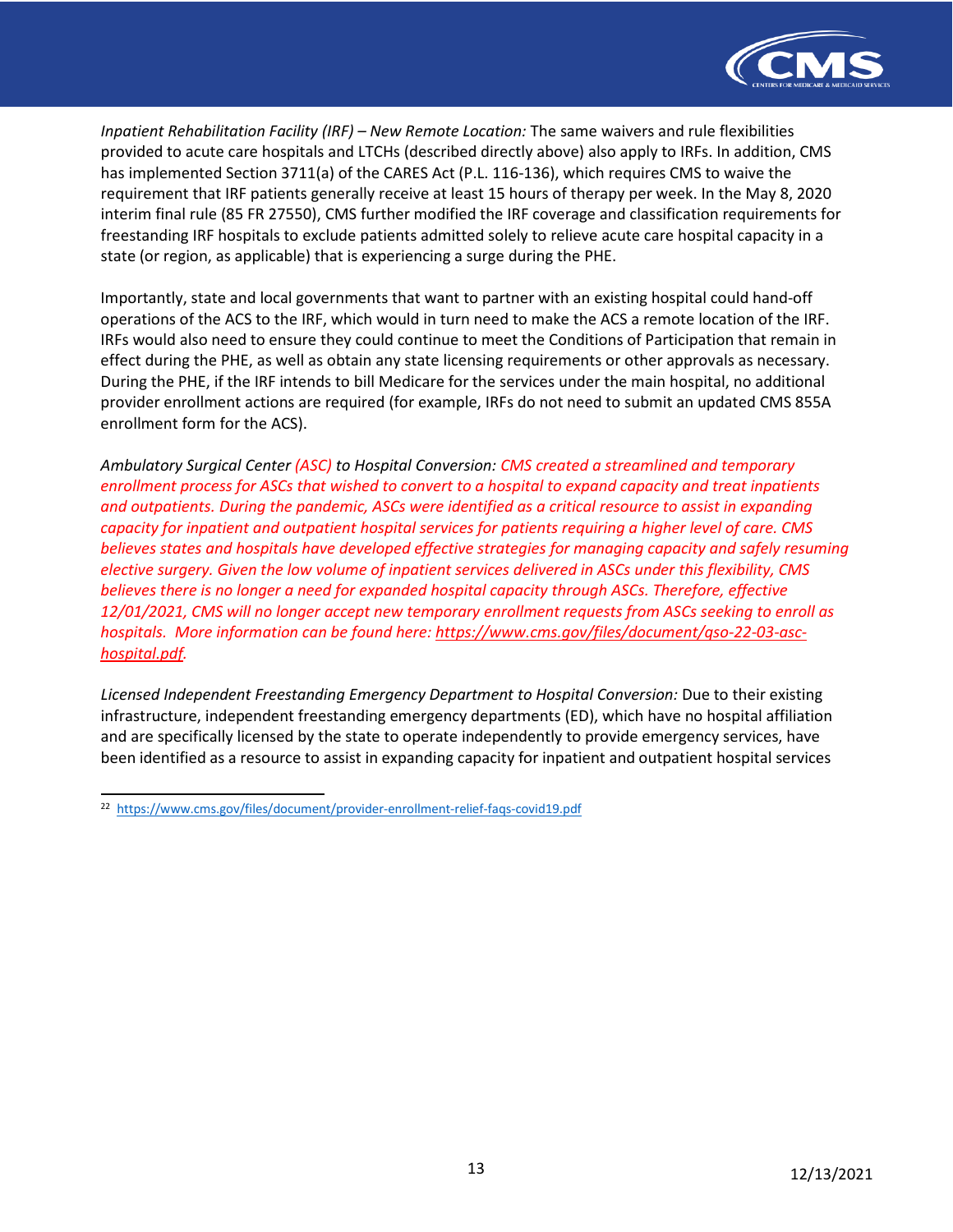

for patients requiring a higher level of care. Currently, only four states license independent freestanding EDs to operate without hospital affiliation: Colorado, Delaware, Rhode Island, and Texas.

Working in coordination with their State and State's pandemic plan, licensed independent freestanding EDs *began* participating in Medicare and Medicaid to help address the need to increase hospital capacity to provide additional care to patients during the PHE in the following ways:

- As hospital-affiliated EDs under the 1135 emergency waiver;
- As Medicaid-certified clinics under the state's clinic benefit; and
- As a Medicare-certified hospital by temporarily enrolling in Medicare as a hospital through the attestation process developed under the 1135 emergency waiver.
- As a physician practice

*As with ASCs, CMS created the same streamlined approach for the temporary enrollment of IFEDs during the COVID-19 PHE, which allowed them to provide care to inpatients to expand capacity and reduce hospital burden. Although they were not previously treating patients in this manner, CMS believed that certain IFEDs had an appropriate infrastructure to be able to deliver care to patients requiring acute care. Unlike ASCs, the IFEDs are not a recognized Medicare provider-type. CMS believes that states and hospitals have developed strategies to manage capacity and meet the needs of patients they serve across the nation. Given the low volume of inpatient services delivered in IFEDs under this flexibility, CMS believes there is no longer a need for expanded hospital capacity from IFEDs. Therefore, effective 12/01/2021, CMS will no longer accept new temporary enrollment requests from IFEDs seeking to enroll as hospitals. More information can be found here[: https://www.cms.gov/files/document/qso-22-03-asc-hospital.pdf.](https://www.cms.gov/files/document/qso-22-03-asc-hospital.pdf)*

*Physicians and Medical Groups*: Medicare pays physicians and non-physician practitioners for covered professional health care services furnished to Medicare beneficiaries. During the PHE, Medicare-enrolled physicians and non-physician practitioners can bill Medicare for covered professional services that are furnished to Medicare beneficiaries at ACSs, including gymnasiums, or other non-clinical locations. In the case when the ACS is considered part of a hospital, physicians and non-physician practitioners would use the applicable place of service code depending on whether the ACS is furnishing outpatient (place of service code "19") or inpatient care (place of service code "21"). However, when the ACS is not enrolled as part of a hospital or other facility, and no facility claim is being submitted to Medicare, physicians and non-physician practitioners should use place of service code "11" for a non-facility practice location. When a covered professional service is furnished in non-facility locations, Medicare payments are typically increased to account for the higher practice expense required to furnish the service. As a result, state and local governments with expansion sites that are not able to enroll as hospitals or other Medicare facility types could partner with Medicare-enrolled physicians or non-physician practitioners to be able to furnish and bill for ambulatory care at the ACS.